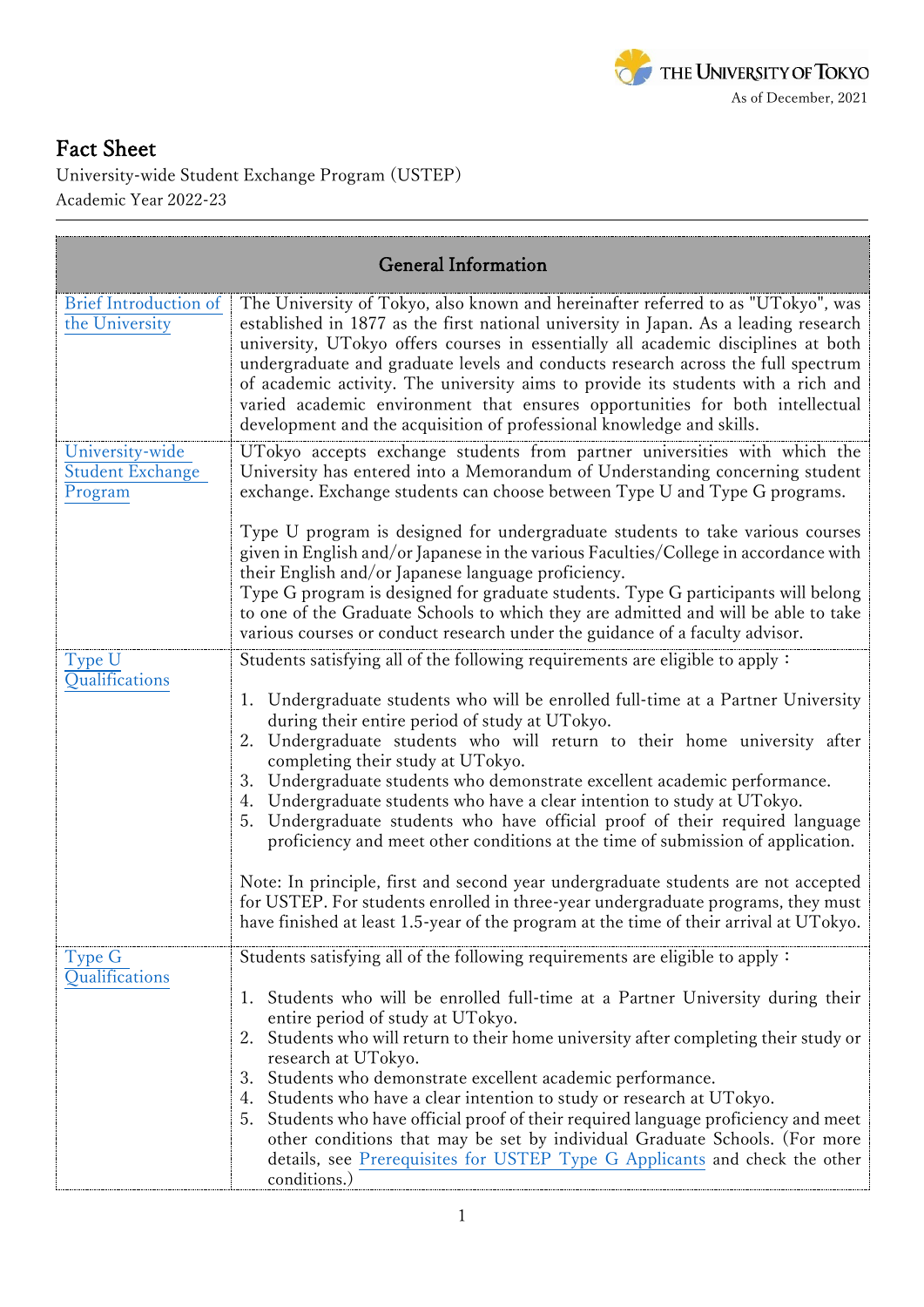| Contact persons | Outhound<br>Eri Okamoto (Ms), Ryuya Sonoda (Mr)                                                    |
|-----------------|----------------------------------------------------------------------------------------------------|
|                 | Inbound<br>Risako Kondo (Ms), Aya Shibasaki (Ms)                                                   |
|                 | International Exchange Group, Education and Student Support Department,<br>The University of Tokyo |
|                 | Address: 7-3-1 Hongo, Bunkyo-ku, Tokyo 113-8654 JAPAN<br>Email: intex-ut.adm@gs.mail.u-tokyo.ac.jp |

## [Type U](http://www.u-tokyo.ac.jp/en/academics/ustep-type-u.html) (For Undergraduates)

đ

| Type U Academic Information |                                                                                                                                                                                                                                                                                                                                                                                                                                                                                             |                                                                                                                                                                                                                                                                                                                                                                                                                         |                 |  |  |
|-----------------------------|---------------------------------------------------------------------------------------------------------------------------------------------------------------------------------------------------------------------------------------------------------------------------------------------------------------------------------------------------------------------------------------------------------------------------------------------------------------------------------------------|-------------------------------------------------------------------------------------------------------------------------------------------------------------------------------------------------------------------------------------------------------------------------------------------------------------------------------------------------------------------------------------------------------------------------|-----------------|--|--|
| Exchange Students'          | <b>Status</b>                                                                                                                                                                                                                                                                                                                                                                                                                                                                               | Definition                                                                                                                                                                                                                                                                                                                                                                                                              | Credits awarded |  |  |
| Status                      | Special Auditors                                                                                                                                                                                                                                                                                                                                                                                                                                                                            | Students registered for courses                                                                                                                                                                                                                                                                                                                                                                                         | Yes             |  |  |
|                             | Note 1: Students participating in the Type U program will be affiliated with the<br>Division for Global Campus Initiatives of UTokyo.<br>Note 2: Credit transfer must be determined by the students' home university.                                                                                                                                                                                                                                                                       |                                                                                                                                                                                                                                                                                                                                                                                                                         |                 |  |  |
| Period of Study             | 1. April to August [1 semester (S1S2)]<br>2. April to March [2 semesters (S1S2 & A1A2 (W))]<br>3. September to March [1 semester (A1A2 (W))]<br>September to August [2 semesters (A1A2 (W) & S1S2)]<br>4.<br>*W term is optional.<br>Academic Calendar<br>*The Academic Calendar for AY 2022 will be available in January 2022.                                                                                                                                                             |                                                                                                                                                                                                                                                                                                                                                                                                                         |                 |  |  |
| <b>Course Catalogue</b>     |                                                                                                                                                                                                                                                                                                                                                                                                                                                                                             | Students will officially register for courses in April or September after their arrival                                                                                                                                                                                                                                                                                                                                 |                 |  |  |
|                             | and orientation at UTokyo.                                                                                                                                                                                                                                                                                                                                                                                                                                                                  |                                                                                                                                                                                                                                                                                                                                                                                                                         |                 |  |  |
|                             | Courses offered in the Type U program can be found in the Course Catalogue for<br>Type U students.                                                                                                                                                                                                                                                                                                                                                                                          |                                                                                                                                                                                                                                                                                                                                                                                                                         |                 |  |  |
|                             | Note:<br>2.<br>available in late March of 2022.<br>3.                                                                                                                                                                                                                                                                                                                                                                                                                                       | 1. Available courses change every year and the courses currently on the website<br>may not be offered in the following year.<br>List of courses open to USTEP students for AY 2022 (April-March) will be<br>Courses offered by the College of Arts and Sciences (course codes starting with<br>08) will be held on Komaba Campus. Most of the other courses offered by other<br>Faculties will be held on Hongo Campus. |                 |  |  |
|                             | Since students admitted to the Type U program may take various courses offered<br>across Faculties and College, please take careful note where the courses are held.<br>There are two main campuses-Hongo and Komaba-and it takes about one hour<br>by public transportation between the two. Because of this we recommend that<br>students select most of their courses at one of the campuses. However, this does not<br>mean they are not allowed to choose courses on the other campus. |                                                                                                                                                                                                                                                                                                                                                                                                                         |                 |  |  |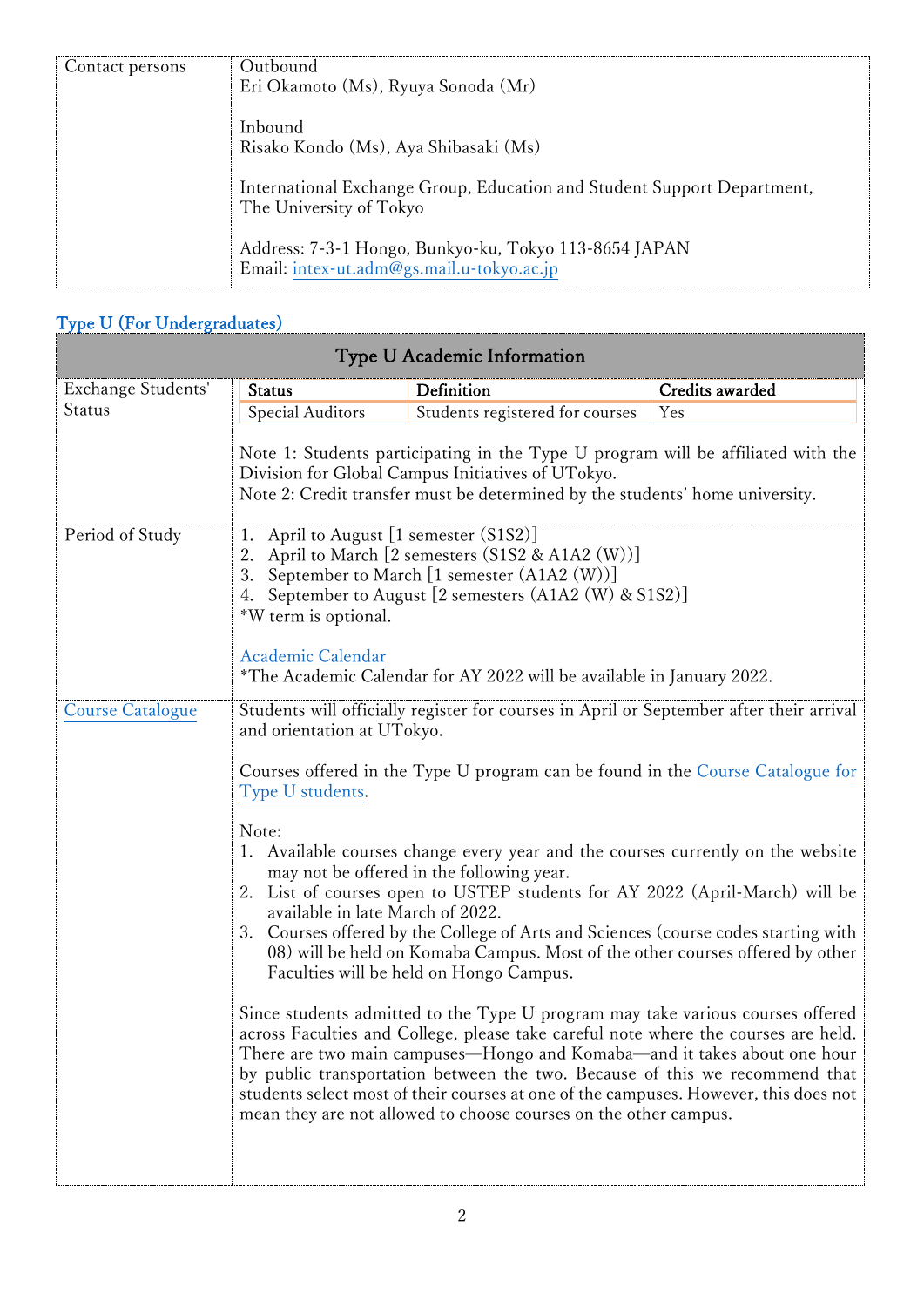|                     | Restrictions:                                                                                                                                                                                                                                                                                                                                                                                                                                                                                                                                                                                                                                                                                                                                                                                                                                                                                                                                                                                                                                                                                     |  |  |  |
|---------------------|---------------------------------------------------------------------------------------------------------------------------------------------------------------------------------------------------------------------------------------------------------------------------------------------------------------------------------------------------------------------------------------------------------------------------------------------------------------------------------------------------------------------------------------------------------------------------------------------------------------------------------------------------------------------------------------------------------------------------------------------------------------------------------------------------------------------------------------------------------------------------------------------------------------------------------------------------------------------------------------------------------------------------------------------------------------------------------------------------|--|--|--|
|                     | 1. Students interested in taking seminars offered in "Japanese" and "Japanese and<br>English" at the Faculty of Law are allowed to apply for only one seminar course<br>per semester. Further information will be provided to those who have been<br>successfully accepted to study at UTokyo. There is no restriction as to the<br>number of courses students can take for seminars if they wish to apply for<br>seminars that are instructed in "English."<br>2. In principle, Type U students are not allowed to participate in practical work<br>(e.g. laboratory work, design studio work etc.)<br>3. Type U students are required to register for minimum of 10 hours worth of<br>classes per week during their stay (Japanese immigration law stipulates that<br>international students with a "student" visa spend a minimum of ten hours in<br>class per week.). At least one of the classes must be a non-language class.<br>In principle, courses worth 2 credits consist of 13 weeks of 105-minute classes. The<br>length of each class period may vary depending on college/faculty. |  |  |  |
| Special Certificate | - Global Japan Studies (GJS) managed by UTokyo Center for Contemporary                                                                                                                                                                                                                                                                                                                                                                                                                                                                                                                                                                                                                                                                                                                                                                                                                                                                                                                                                                                                                            |  |  |  |
| Programs            | Japanese Studies (TCJS)                                                                                                                                                                                                                                                                                                                                                                                                                                                                                                                                                                                                                                                                                                                                                                                                                                                                                                                                                                                                                                                                           |  |  |  |
|                     | - Global Studies in Asia (GSA)                                                                                                                                                                                                                                                                                                                                                                                                                                                                                                                                                                                                                                                                                                                                                                                                                                                                                                                                                                                                                                                                    |  |  |  |
|                     | *The information for 2022 will be announced later.                                                                                                                                                                                                                                                                                                                                                                                                                                                                                                                                                                                                                                                                                                                                                                                                                                                                                                                                                                                                                                                |  |  |  |
| Japanese Language   | Type U students accepted to the student exchange program are eligible to register                                                                                                                                                                                                                                                                                                                                                                                                                                                                                                                                                                                                                                                                                                                                                                                                                                                                                                                                                                                                                 |  |  |  |
| Education           | for these courses. Further information about the courses are available on the                                                                                                                                                                                                                                                                                                                                                                                                                                                                                                                                                                                                                                                                                                                                                                                                                                                                                                                                                                                                                     |  |  |  |
|                     | following websites:                                                                                                                                                                                                                                                                                                                                                                                                                                                                                                                                                                                                                                                                                                                                                                                                                                                                                                                                                                                                                                                                               |  |  |  |
|                     | Hongo Campus (JSCSE)                                                                                                                                                                                                                                                                                                                                                                                                                                                                                                                                                                                                                                                                                                                                                                                                                                                                                                                                                                                                                                                                              |  |  |  |
|                     | Komaba Campus (Global Komaba)                                                                                                                                                                                                                                                                                                                                                                                                                                                                                                                                                                                                                                                                                                                                                                                                                                                                                                                                                                                                                                                                     |  |  |  |

| Type U Application Procedures and Deadlines |                                                                                                                                                                                                                                                                                                                                                                                                                                                                                                                                                                                                                                             |  |  |
|---------------------------------------------|---------------------------------------------------------------------------------------------------------------------------------------------------------------------------------------------------------------------------------------------------------------------------------------------------------------------------------------------------------------------------------------------------------------------------------------------------------------------------------------------------------------------------------------------------------------------------------------------------------------------------------------------|--|--|
| Outline                                     | Exchange students need to be nominated by their home universities to UTokyo.<br>They must contact the office responsible for university-wide student exchange at<br>their home universities and check the application procedures and deadline for the<br>exchange program. All applicants nominated by their home universities will then<br>receive the link to access the online application system from UTokyo.<br>Please note that UTokyo may reject a student's application and revoke their<br>qualifications for admission if it becomes apparent that false declaration was made<br>in the application or application is incomplete. |  |  |
|                                             | <b>Application Instructions</b>                                                                                                                                                                                                                                                                                                                                                                                                                                                                                                                                                                                                             |  |  |
| Qualifications                              | <b>Exchange Students' Status</b><br>Students participating in the Type U program will be affiliated with the Division for<br>Global Campus Initiatives of UTokyo. Their status will be "Special Auditors" who<br>are eligible to register for university courses for credit. (Students should consult<br>their home universities for procedures regarding credit transfers.)                                                                                                                                                                                                                                                                |  |  |
|                                             | Eligibility<br>Only students satisfying all of the following requirements may apply:<br>1. Undergraduate students who will be enrolled full-time at a Partner University<br>during their entire period of study at UTokyo.<br>2. Undergraduate students who will return to their home university after<br>completing their study at UTokyo.<br>3. Undergraduate students who demonstrate excellent academic performance.                                                                                                                                                                                                                    |  |  |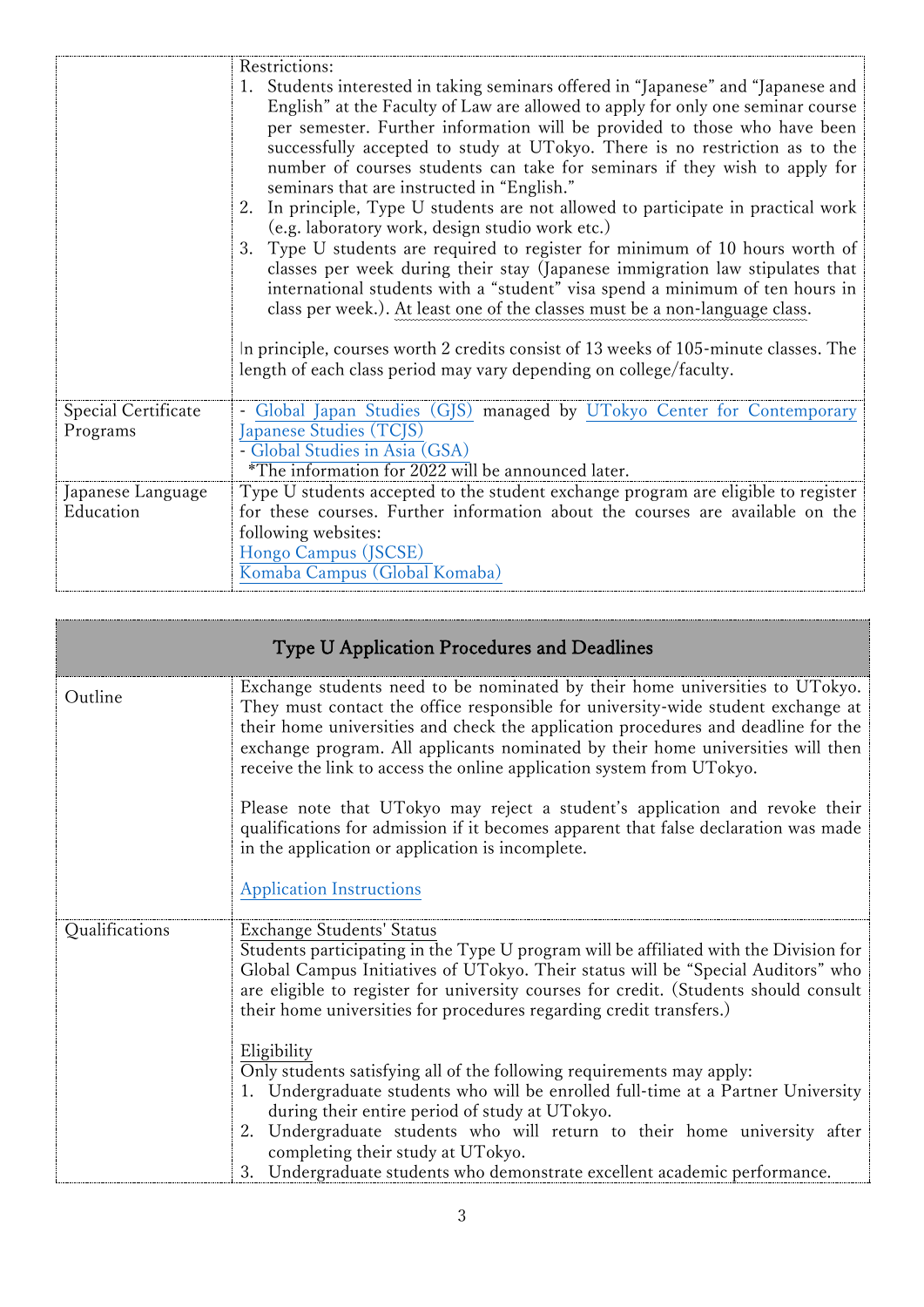|                                                                            | 4. Undergraduate students who have a clear intention to study at UTokyo.<br>Undergraduate students who have official proof of their required language<br>5.<br>proficiency and meet other conditions at the time of submission of application.<br>Note: In principle, first and second year undergraduate students are not accepted<br>for USTEP. For students enrolled in three-year undergraduate programs, they must<br>have finished at least 1.5-year of the program at the time of their arrival at UTokyo.              |  |  |  |  |
|----------------------------------------------------------------------------|--------------------------------------------------------------------------------------------------------------------------------------------------------------------------------------------------------------------------------------------------------------------------------------------------------------------------------------------------------------------------------------------------------------------------------------------------------------------------------------------------------------------------------|--|--|--|--|
| Language<br>Requirement                                                    | The Type U program requires exchange students to meet the language requirements<br>in English and/or Japanese, depending on the courses they wish to take.                                                                                                                                                                                                                                                                                                                                                                     |  |  |  |  |
|                                                                            | Students<br>who<br>A minimum TOEFL iBT score of 90, IELTS overall band<br>take<br>score of 6.5, or Cambridge English Qualifications "C1<br>wish<br>to<br>courses offered in<br>Advanced"<br>*TOEFL iBT Home Edition and IELTS Indicator are<br>English<br>accepted.<br>*TOEFL iBT "MyBest Scores" is not accepted.<br>*TOEFL iBT and IELTS scores are valid only if dated within<br>two years of the USTEP application deadline.<br>or<br>Attend a university or have graduated from a high school<br>$\overline{\phantom{a}}$ |  |  |  |  |
|                                                                            | where the medium of instruction is English<br>*Applicants must submit a proof that certifies that the<br>degree program they belong to is taught entirely in English,<br>unless they attend a university in an English speaking<br>country or are a native speaker of the language<br>(*A native speaker is defined here as someone who<br>graduated from a high school where the medium of<br>instruction is English).                                                                                                        |  |  |  |  |
|                                                                            | Students<br>JLPT Level N1<br>who<br>$\blacksquare$<br>wish<br>take<br>to<br>or<br>courses offered in<br>Have graduated from a high school where the medium of<br>$\blacksquare$<br>instruction is in Japanese<br>Japanese                                                                                                                                                                                                                                                                                                      |  |  |  |  |
| Application                                                                | Must be submitted through online system                                                                                                                                                                                                                                                                                                                                                                                                                                                                                        |  |  |  |  |
| Documents<br>All documents must<br>English<br>in<br>be<br>or<br>Japanese.] | <b>Application Form</b><br>1.<br>2.<br>Consent Form with the applicant's signature and date<br>3.<br>Passport Data<br>Proof(s) of Language Proficiency<br>4.<br>ID Photo Data:<br>5.<br>- File size: Less than 2MB                                                                                                                                                                                                                                                                                                             |  |  |  |  |
|                                                                            | Must be submitted by exchange coordinators<br>One Letter of Reference by a full-time teaching faculty of the major/specialty of<br>6.<br>the student.<br>Official Academic Transcript with grading scale from each college, university or<br>7.<br>any other institutions of higher learning the applicant has attended in PDF<br>format.                                                                                                                                                                                      |  |  |  |  |
|                                                                            | <b>Important Notes:</b><br>1) Nominees without required documents such as Proof of Language Proficiency<br>and Academic Transcript will not be accepted.<br>2) Please make sure to nominate the students who are or will be registered at your<br>University throughout the period of their academic stay at the University of<br>Tokyo. Students who are not registered at your institution will not be accepted.                                                                                                             |  |  |  |  |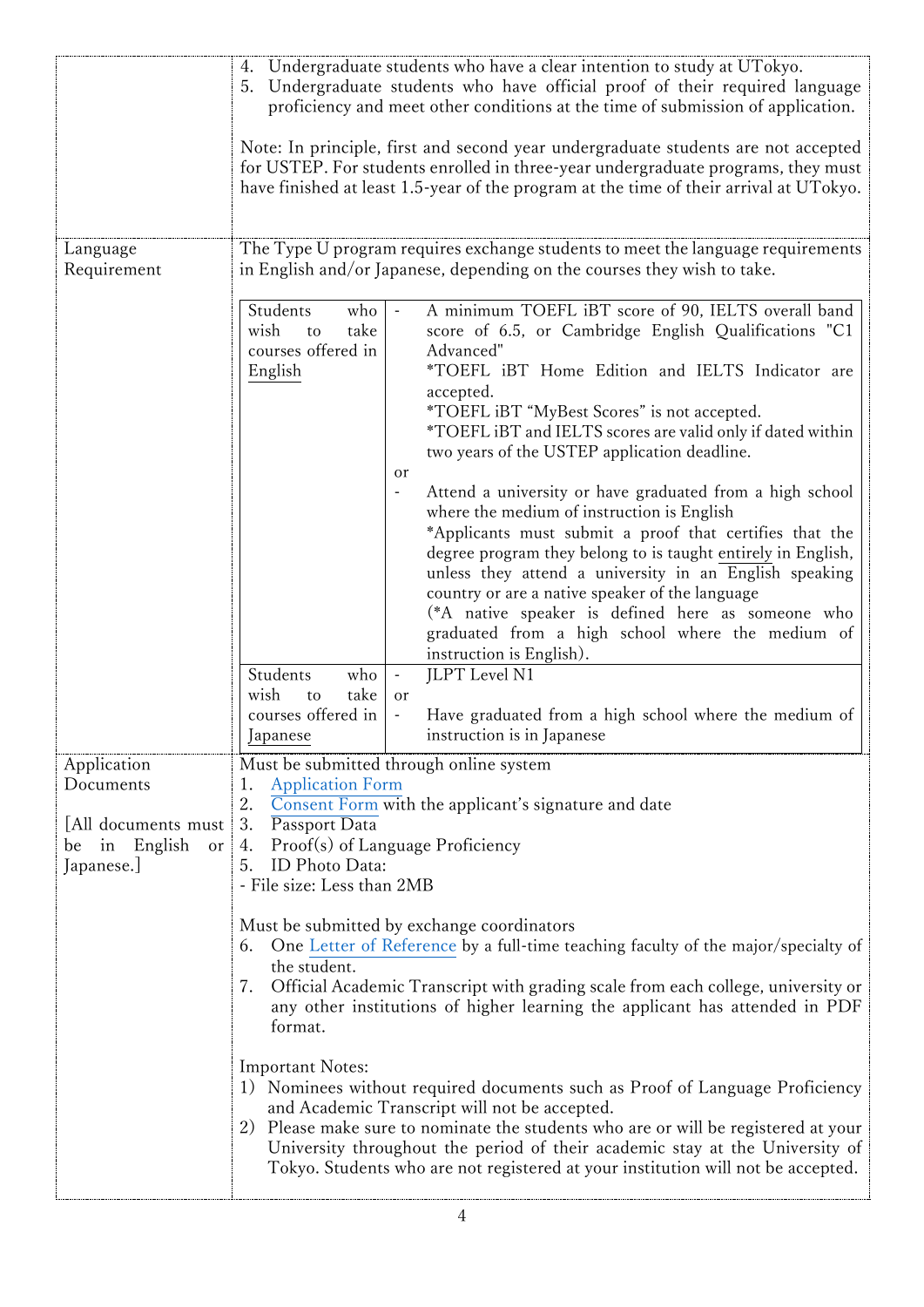| Nomination and              | Autumn Admission<br>$\bullet$                                                                                                                                          |                         |                                                       |  |  |  |
|-----------------------------|------------------------------------------------------------------------------------------------------------------------------------------------------------------------|-------------------------|-------------------------------------------------------|--|--|--|
| <b>Application Deadline</b> | Nomination deadline: February 14                                                                                                                                       |                         |                                                       |  |  |  |
|                             | Application deadline: February 28                                                                                                                                      |                         |                                                       |  |  |  |
|                             |                                                                                                                                                                        |                         |                                                       |  |  |  |
|                             | Spring Admission                                                                                                                                                       |                         |                                                       |  |  |  |
|                             | Nomination deadline: September 16                                                                                                                                      |                         |                                                       |  |  |  |
|                             | Application deadline: September 30                                                                                                                                     |                         |                                                       |  |  |  |
|                             |                                                                                                                                                                        |                         |                                                       |  |  |  |
|                             | Note 1: The application deadlines above are for the nominated students, to be                                                                                          |                         |                                                       |  |  |  |
|                             | submitted online. Partner universities may set their own deadlines for their students.                                                                                 |                         |                                                       |  |  |  |
|                             | Note 2: Exchange students need to be nominated by the students' home universities.<br>Students need to complete the required procedures at their home universities and |                         |                                                       |  |  |  |
|                             | then apply through the office responsible for student exchange.                                                                                                        |                         |                                                       |  |  |  |
|                             |                                                                                                                                                                        |                         |                                                       |  |  |  |
| Result of Application       | The result of application will be available by early December (for Spring Admission)                                                                                   |                         |                                                       |  |  |  |
|                             | or early May (for Autumn Admission). Students will receive result through their                                                                                        |                         |                                                       |  |  |  |
|                             | exchange coordinator. Those who are successfully accepted will receive a welcome                                                                                       |                         |                                                       |  |  |  |
|                             | package directly from UTokyo.                                                                                                                                          |                         |                                                       |  |  |  |
|                             |                                                                                                                                                                        |                         |                                                       |  |  |  |
| Schedule                    | Schedule                                                                                                                                                               | <b>Autumn Admission</b> | <b>Spring Admission</b>                               |  |  |  |
|                             | Application period                                                                                                                                                     | From January 1 to       | From August 1 to                                      |  |  |  |
|                             |                                                                                                                                                                        | February 28             | September 30                                          |  |  |  |
|                             | Nomination deadline                                                                                                                                                    | February 14             | September 16                                          |  |  |  |
|                             | Application deadline                                                                                                                                                   | February 28             | September 30                                          |  |  |  |
|                             | Result announcement                                                                                                                                                    | By early May            | By early December                                     |  |  |  |
|                             | Courses start*                                                                                                                                                         | Late September to early | Early April                                           |  |  |  |
|                             |                                                                                                                                                                        | October                 |                                                       |  |  |  |
|                             | Courses end*                                                                                                                                                           |                         | Late January to early February (A1A2) or Late July to |  |  |  |
|                             | early August (S1S2)                                                                                                                                                    |                         |                                                       |  |  |  |
|                             | April for A1A2 and September for S1S2<br>Transcripts available from                                                                                                    |                         |                                                       |  |  |  |
|                             |                                                                                                                                                                        |                         |                                                       |  |  |  |
|                             | *The actual period of study (including examination periods) varies depending on<br>the Faculty. Please refer to the Academic Calendar. (The Academic Calendar for AY   |                         |                                                       |  |  |  |
|                             |                                                                                                                                                                        |                         |                                                       |  |  |  |
|                             | 2022 will be available around January 2022.)                                                                                                                           |                         |                                                       |  |  |  |

| Type U Others      |                                                                                                                                                                                                                                                                                                                                                                                                                                                  |  |  |
|--------------------|--------------------------------------------------------------------------------------------------------------------------------------------------------------------------------------------------------------------------------------------------------------------------------------------------------------------------------------------------------------------------------------------------------------------------------------------------|--|--|
| Tuition and Fees   | Pursuant to the memorandum of student exchange, exchange students are exempt<br>from paying examination fees, admission fees and tuition fees.                                                                                                                                                                                                                                                                                                   |  |  |
| University Housing | Exchange students may apply for university housing arranged by UT okyo. However,<br>due to the limited number of facilities available, we cannot guarantee that all students<br>who apply for university-managed housing will be allocated a place. The<br>International Exchange Group at UTokyo will contact the students with further<br>details about applying for housing once their applications to study at UTokyo have<br>been approved. |  |  |
|                    | Exchange students can also apply for privately managed residence of Kyoristu<br>Maintenance Co., Ltd.<br>-RUTIL (Residence of the University of Tokyo for International Life Guide)                                                                                                                                                                                                                                                              |  |  |
|                    | -Other student residences managed by Kyoritsu Maintenance Co. Ltd<br>Further information about residence is available at the Housing Office.                                                                                                                                                                                                                                                                                                     |  |  |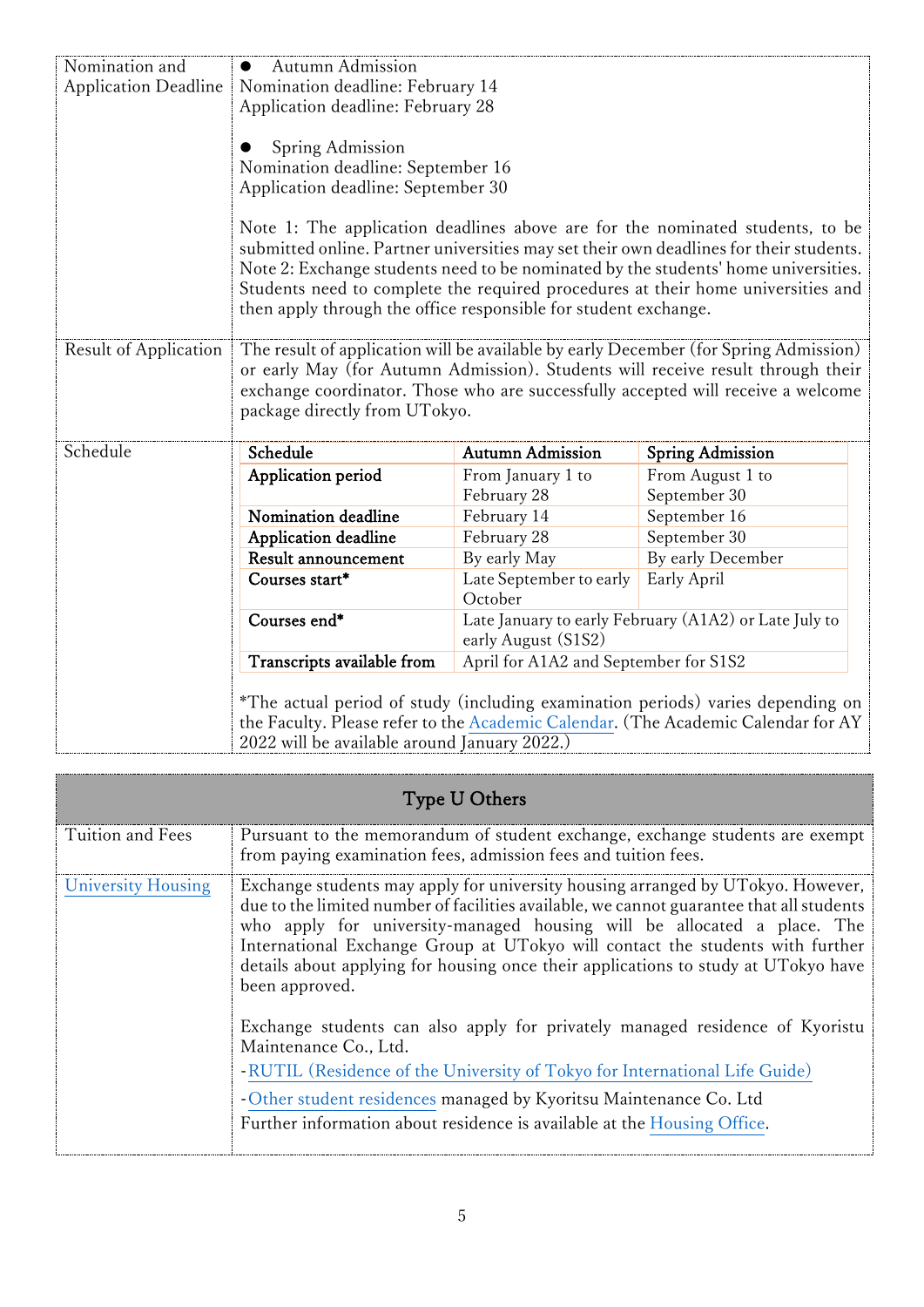| Entry to Japan / Visa<br>(eligibility to reside<br>in Japan) | Exchange students must have a valid passport during their stay in Japan. In principle,<br>students must possess "College Student" visa during their stay. After their<br>applications to study at UTokyo have been approved, the International Exchange<br>Group at UTokyo will provide information about the process for obtaining a<br>Certificate of Eligibility. Students will then need to take the Certificate of Eligibility<br>and other required documents to the nearest Japanese Embassy or Consulate to<br>obtain a College Student visa.<br>In order to obtain a Certificate of Eligibility, students must be able to provide that<br>they will have minimum of 120,000 JPY per month during their stay. For example, if<br>they are staying for seven months, they must submit official proof that they will have<br>840,000 JPY.<br>The coursework at the University of Tokyo is rigorous. Though legally possible for<br>international students with a valid work permit, the University of Tokyo strongly<br>advises its exchange students not to seek off-campus part-time work during the |
|--------------------------------------------------------------|--------------------------------------------------------------------------------------------------------------------------------------------------------------------------------------------------------------------------------------------------------------------------------------------------------------------------------------------------------------------------------------------------------------------------------------------------------------------------------------------------------------------------------------------------------------------------------------------------------------------------------------------------------------------------------------------------------------------------------------------------------------------------------------------------------------------------------------------------------------------------------------------------------------------------------------------------------------------------------------------------------------------------------------------------------------------------------------------------------------|
|                                                              | academic terms. We require students to register for minimum of 10 hours of classes<br>per week during a semester (this is a Japanese legal requirement). Each class can be<br>quite demanding in its expectations. Students who wish to gain work experience<br>while studying in Japan should not apply to USTEP. Any students who wish to work<br>during the break(s) must obtain work permit before they begin their employment.                                                                                                                                                                                                                                                                                                                                                                                                                                                                                                                                                                                                                                                                          |
| Scholarship                                                  | A Japan Student Services Organization (JASSO) Scholarship for students who meet<br>the requirements as well as scholarships from private foundations may be available.<br>For further information, please refer to each link:                                                                                                                                                                                                                                                                                                                                                                                                                                                                                                                                                                                                                                                                                                                                                                                                                                                                                |
|                                                              | A Japan Student Services Organization (JASSO) Scholarship: application will be<br>provided once students are successfully accepted for USTEP.                                                                                                                                                                                                                                                                                                                                                                                                                                                                                                                                                                                                                                                                                                                                                                                                                                                                                                                                                                |
|                                                              | *Sumitomo Corporation Scholarship (for students of Peking University, Nankai<br>University, Fudan University: application will be provided through partner<br>universities.                                                                                                                                                                                                                                                                                                                                                                                                                                                                                                                                                                                                                                                                                                                                                                                                                                                                                                                                  |
|                                                              | *Sato Yo International Scholarship Foundation (SISF) (students of Gadjah Mada<br>University, University of Indonesia, Nanyang Technological University, National<br>University of Singapore, University of the Philippines, University of Malaya,<br>Chulalongkorn University: application will be provided through partner<br>universities.                                                                                                                                                                                                                                                                                                                                                                                                                                                                                                                                                                                                                                                                                                                                                                 |
|                                                              | *These scholarships are available only for Autumn Admission.                                                                                                                                                                                                                                                                                                                                                                                                                                                                                                                                                                                                                                                                                                                                                                                                                                                                                                                                                                                                                                                 |
|                                                              | The above information is subject to change.<br>Students can apply for both JASSO and Sumitomo Corporation Scholarship/SISF at<br>the same time. Students with scholarships from other foundations must check<br>beforehand if their scholarship allows receiving other scholarships.<br>Replies to inquiries concerning these scholarships will only be sent to those who have<br>been accepted to study at UTokyo.                                                                                                                                                                                                                                                                                                                                                                                                                                                                                                                                                                                                                                                                                          |
| Insurance                                                    | National Health Insurance Program<br>$\bullet$<br>USTEP students must join the National Health Insurance (NHI) Program regardless<br>of the kind of insurance they may already have. This is a strict legal requirement in<br>Japan. Once they arrive in Japan, they must complete the required procedures at<br>their local city/ward office.                                                                                                                                                                                                                                                                                                                                                                                                                                                                                                                                                                                                                                                                                                                                                               |
|                                                              | Personal Accident Insurance for Students Pursuing Education and<br>Research "Gakkensai" and the optional "Futai Gakuso<br>"Gakkensai" provides necessary support in the case of accident or injury suffered in                                                                                                                                                                                                                                                                                                                                                                                                                                                                                                                                                                                                                                                                                                                                                                                                                                                                                               |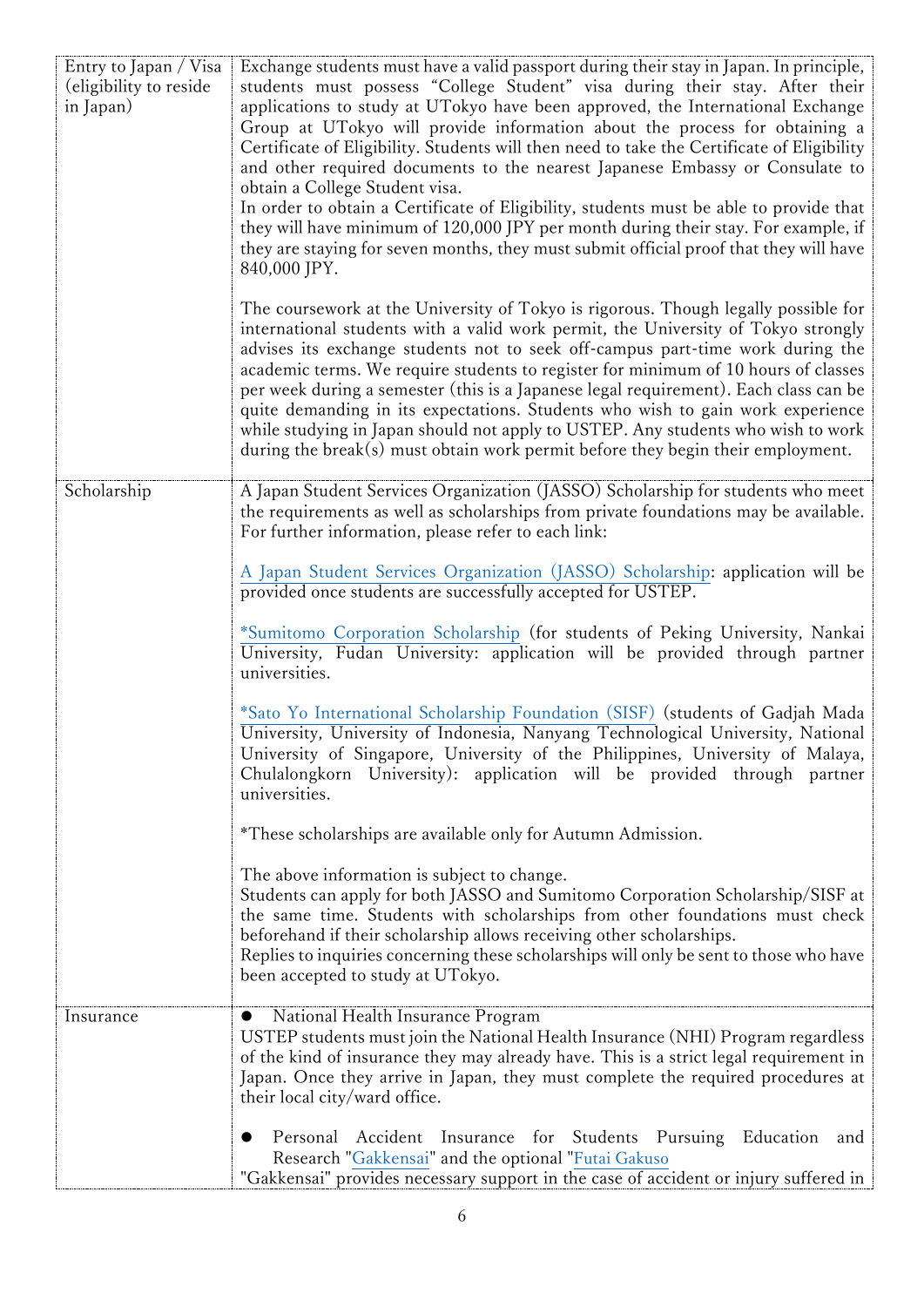|                                                       | the course of activities related to research or education. Exchange students do not<br>need to apply for this insurance as UTokyo enrolls all its students and pays<br>premiums. "Futai Gakuso" is an option that can be added to the "Gakkensai" for a<br>cost (JPY 8,060 for six months). It complements a scope of insurance liability in your<br>life such as compensation responsibility. We particularly recommend that those who<br>will be riding bicycles in Japan obtain "Futai Gakuso," as bicycle-related accidents<br>are common.<br>Students are strongly recommended to come with sufficient insurance coverage for<br>the entire period of their stay. Payment of medical bills is the students' own<br>responsibility and the university does not provide any assistance.               |
|-------------------------------------------------------|----------------------------------------------------------------------------------------------------------------------------------------------------------------------------------------------------------------------------------------------------------------------------------------------------------------------------------------------------------------------------------------------------------------------------------------------------------------------------------------------------------------------------------------------------------------------------------------------------------------------------------------------------------------------------------------------------------------------------------------------------------------------------------------------------------|
| Inbound<br>Medical<br>Service<br>Assistance<br>(IMAS) | IMAS is the "Inbound Medical Assistance Service" for international students at<br>UTokyo. (This is NOT an insurance.) All USTEP students must register for IMAS.<br>IMAS offers:<br>- Telephone consultation for medical issues, 24/7, 365 days a year.<br>- Referral to an appropriate hospital.<br>- Interpretation service over the phone while in the hospital or during transfer to<br>the hospital.<br>- Contacting the University if necessary.<br>- Arrangement of transportation to a medical facility or for transfer to another<br>medical facility in Japan or in one's home country.<br>- Contacting and assisting family members in one's home country, etc.<br>See below for further information:<br><b>IMAS:</b> Inbound Medical Assistance Service for International Students at UTokyo |
| International<br><b>Student Handbook</b>              | Useful information for international students at UTokyo: International Student<br>Handbook                                                                                                                                                                                                                                                                                                                                                                                                                                                                                                                                                                                                                                                                                                               |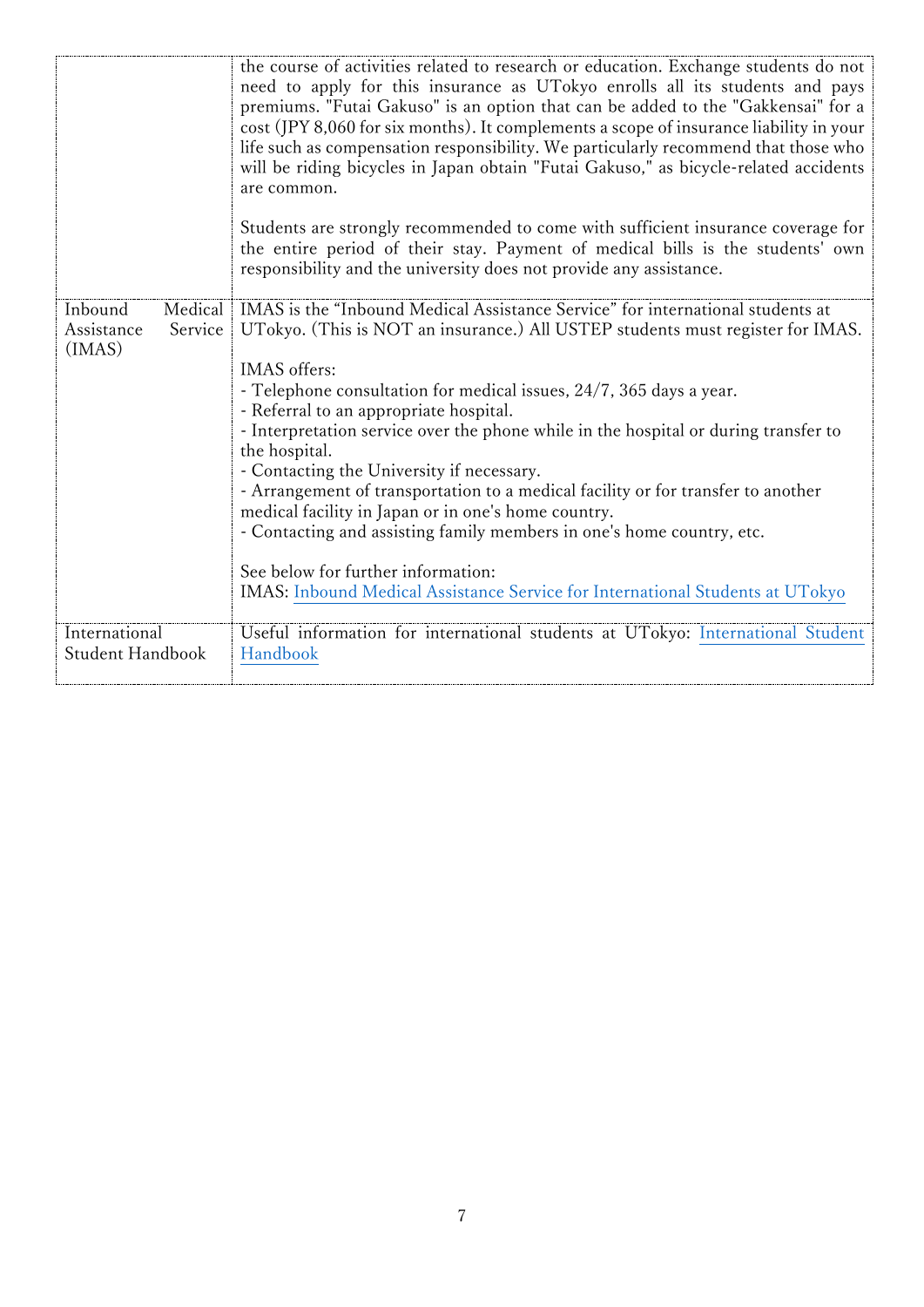## [Type G](http://www.u-tokyo.ac.jp/en/academics/ustep-type-g.html) (For Graduates)

| Type G Academic Information |  |
|-----------------------------|--|
|                             |  |

| I ype o Acauenne miormation                        |                                                                                                                                                                                                                                                                                                                                                                                                                                                                                                                                                                 |                                                                                    |                    |  |  |
|----------------------------------------------------|-----------------------------------------------------------------------------------------------------------------------------------------------------------------------------------------------------------------------------------------------------------------------------------------------------------------------------------------------------------------------------------------------------------------------------------------------------------------------------------------------------------------------------------------------------------------|------------------------------------------------------------------------------------|--------------------|--|--|
| Exchange Students'<br>Status                       | Type G applicants need to select their exchange student status at the Graduate<br>Schools that they apply for:<br>Special Auditors or Special Research Students.                                                                                                                                                                                                                                                                                                                                                                                                |                                                                                    |                    |  |  |
|                                                    | <b>Status</b>                                                                                                                                                                                                                                                                                                                                                                                                                                                                                                                                                   | Definition                                                                         | Credits<br>awarded |  |  |
|                                                    | <b>Special Auditor</b>                                                                                                                                                                                                                                                                                                                                                                                                                                                                                                                                          | Students registered for courses                                                    | Yes                |  |  |
|                                                    | <b>Special Research Student</b>                                                                                                                                                                                                                                                                                                                                                                                                                                                                                                                                 | Students receiving research guidance                                               | N <sub>o</sub>     |  |  |
|                                                    | For detailed requirements and conditions for each status in each Graduate School,<br>please refer to Prerequisites for USTEP Type G Applicants.<br>Most Graduate Schools accept Special Auditors, and they are expected to enroll in<br>courses offered by the Graduate School to which they belong. In case students wish<br>to register for courses offered by other Graduate School(s), they may be permitted<br>to do so with the approval from both the host Graduate School and the Graduate                                                              |                                                                                    |                    |  |  |
|                                                    | School offering the course.<br>Credit transfer must be determined by the students' home university.                                                                                                                                                                                                                                                                                                                                                                                                                                                             |                                                                                    |                    |  |  |
|                                                    | and do not receive credits.                                                                                                                                                                                                                                                                                                                                                                                                                                                                                                                                     | Special Research Students conduct research under the guidance of a faculty advisor |                    |  |  |
|                                                    | *The language requirements vary by each Graduate School.<br>**Please be careful that a supervisor's approval may be required prior to submitting<br>application, depending on conditions set by each Graduate School. If the Graduate<br>School requires a pre-approval of a supervisor, failure to do so will result in rejection<br>of the application.                                                                                                                                                                                                       |                                                                                    |                    |  |  |
| Period of Study /<br>Research                      | April to September [1 semester (S1S2)]<br>1.<br>2. April to March [2 semesters (S1S2 & A1A2 (W))]<br>3. October to March [1 semester (A1A2 (W))]<br>4. October to September [2 semesters (A1A2 (W) & S1S2)]<br>*The actual period of study / research (including examination period) varies<br>depending on each graduate school.<br>Note: W term is optional except at the Graduate School of Agricultural and Life<br>Sciences and Graduate School of Medicine.<br>Academic Calendar<br>*The Academic Calendar for AY 2022 will be available in January 2022. |                                                                                    |                    |  |  |
| Graduate Schools<br>Accepting Exchange<br>Students | • Graduate School of Humanities and Sociology<br>• Graduate School of Education<br>• Graduate Schools for Law and Politics<br>• Graduate School of Economics<br>• Graduate School of Arts and Sciences<br>• Graduate School of Science<br>• Graduate School of Engineering<br>• Graduate School of Agricultural and Life Sciences<br>• Graduate School of Medicine<br>• Graduate School of Pharmaceutical Sciences<br>• Graduate School of Mathematical Sciences                                                                                                |                                                                                    |                    |  |  |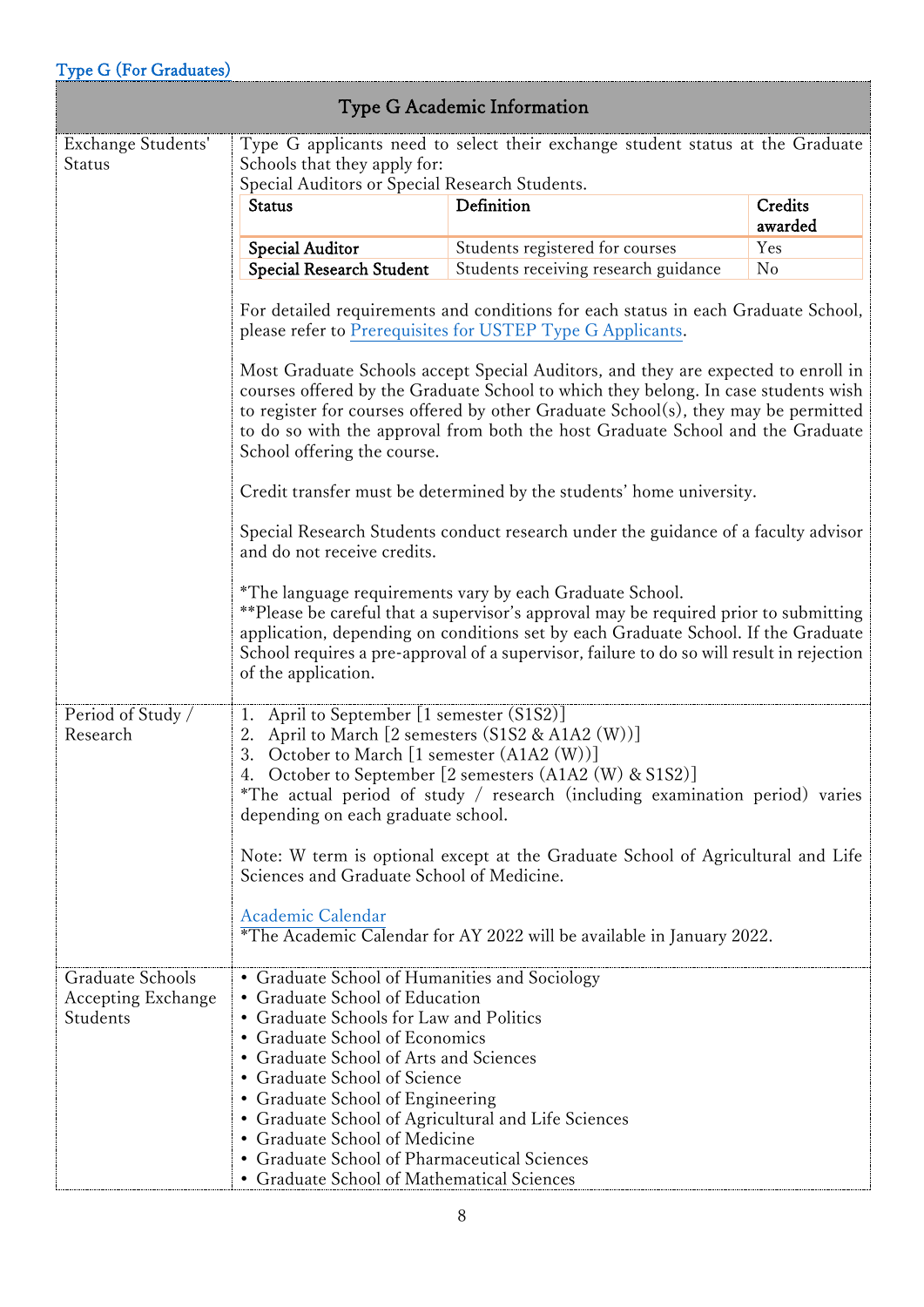|                         | • Graduate School of Frontier Sciences                                                |
|-------------------------|---------------------------------------------------------------------------------------|
|                         | • Graduate School of Information Science and Technology                               |
|                         | • Graduate School of Interdisciplinary Information Studies                            |
|                         | • Graduate School of Public Policy                                                    |
|                         |                                                                                       |
|                         | For details on each Graduate School, please refer to its websites.                    |
| <b>Course Catalogue</b> | Courses available at each Graduate School can be searched for in the Course           |
|                         | Catalogue.                                                                            |
|                         | *Courses available change annually and the courses currently on the webpage may       |
|                         | not be offered in the subsequent year.                                                |
|                         |                                                                                       |
|                         | Important Notes for the Special Auditors who wish to register for courses:            |
|                         | 1) Students with a status of Special Auditor must register for minimum of 10 hours    |
|                         | of classes per week during a semester. Japanese immigration law stipulates that       |
|                         | international students with a "student" visa spend a minimum of ten hours in          |
|                         | class per week.                                                                       |
|                         | 2)<br>Special Auditors are expected to be enrolled at courses offered by the Graduate |
|                         | School to which they originally belong. However, if it is necessary for students      |
|                         | to register for courses offered by other Graduate Schools, they may be permitted      |
|                         | to do so provided that the Graduate School offering the course and the host           |
|                         | Graduate School approve. Other details shall be as prescribed by the Graduate         |
|                         | School concerned.                                                                     |
|                         |                                                                                       |
| Global Japan Studies    | The Global Japan Studies program is designed to instill the knowledge necessary to    |
| (GJS)                   | understand the politics, economics, culture and society of Japan by offering lectures |
|                         | given by prominent faculty members from a variety of specialized fields. The          |
|                         | program offers the students an insight into Japanese Studies that ranges from the     |
|                         | fundamentals to specialized knowledge of Japan Studies. This course is provided in    |
|                         | English, thus giving an opportunity to students whose level of proficiency in         |
|                         | Japanese would normally prevent them from taking lectures given in Japanese and       |
|                         | allow them to learn topics relating to Japanese society. The program is designed to   |
|                         | be completed by students in one year. Students who complete the program will be       |
|                         | issued a Certificate of Completion.                                                   |
|                         |                                                                                       |
|                         | Further information about the course is available at the website managed by UTokyo    |
|                         | Center for Contemporary Japanese Studies (TCJS).                                      |
|                         |                                                                                       |
| <b>Faculty Search</b>   | Exchange students who will conduct research under the supervision of a research       |
|                         | adviser may use the faculty search system.                                            |
|                         |                                                                                       |
|                         | Locating an adviser in the search results does not guarantee that the adviser will be |
|                         | able to supervise the students' research.                                             |
|                         |                                                                                       |
| Japanese Language       | The Center for Japanese Language Education offers Japanese language classes           |
| <b>Education</b>        | (General Course). Type G students are eligible to register for these classes. Please  |
|                         | note that credits are not awarded for this. Further information about the course is   |
|                         | available at the website.                                                             |
|                         | In addition, some Graduate Schools may provide their own Japanese language            |
|                         | classes.                                                                              |
|                         |                                                                                       |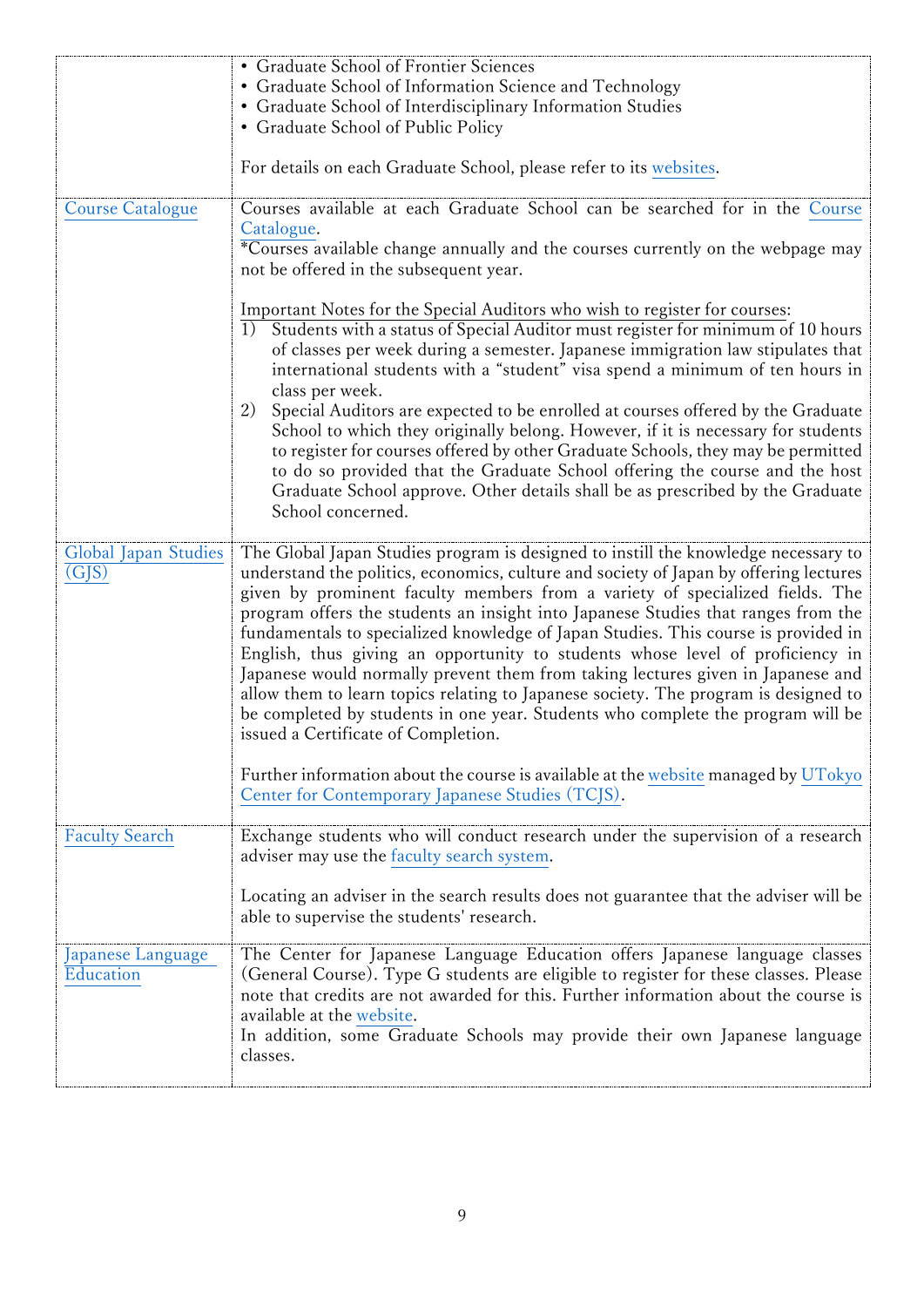| <b>Type G Application Procedures and Deadlines</b>   |                                                                                                                                                                                                                                                                                                                                                                                                                   |  |
|------------------------------------------------------|-------------------------------------------------------------------------------------------------------------------------------------------------------------------------------------------------------------------------------------------------------------------------------------------------------------------------------------------------------------------------------------------------------------------|--|
| Outline                                              | Exchange students need to be nominated by their home universities to UTokyo.<br>They must contact the office responsible for university-wide student exchange at<br>their home universities and check the application procedures and deadline for the<br>exchange program. All applicants nominated by their home universities will then<br>receive the link to access the online application system from UTokyo. |  |
|                                                      | Please note that UTokyo may reject a student's application and revoke their<br>qualifications for admission if it becomes apparent that false declaration was made<br>in the application or application is incomplete.                                                                                                                                                                                            |  |
|                                                      | <b>Application Instructions</b>                                                                                                                                                                                                                                                                                                                                                                                   |  |
| Prerequisites for<br>USTEP Type G<br>Applicants      | Application requirements vary by Graduate School. Please make sure to check the<br>Prerequisites for USTEP Type G Applicants.<br>Prerequisites for USTEP Type G Applicants                                                                                                                                                                                                                                        |  |
|                                                      | Note: A supervisor's approval is required before applying to some Graduate Schools.<br>How to get a supervisor's approval                                                                                                                                                                                                                                                                                         |  |
|                                                      | Please be careful that, if the graduate school requires a pre-approval of a supervisor,<br>failure to do so will result in rejection of the application.                                                                                                                                                                                                                                                          |  |
| Application<br>Documents                             | Must be submitted through online system<br>1.<br><b>Application Form</b>                                                                                                                                                                                                                                                                                                                                          |  |
|                                                      | Consent Form with the applicant's signature and date<br>2.                                                                                                                                                                                                                                                                                                                                                        |  |
| [All documents must<br>be in English or<br>Japanese. | 3.<br>Valid Passport Data<br>Proof(s) of Language Proficiency (Refer to Prerequisites for USTEP Type G<br>4.<br>Applicants)<br><b>ID</b> Photo Data:<br>5.<br>- File size: Less than 2MB                                                                                                                                                                                                                          |  |
|                                                      |                                                                                                                                                                                                                                                                                                                                                                                                                   |  |
|                                                      | Must be submitted by exchange coordinators<br>$\overline{6}$ . One Letter of Reference by a full-time teaching faculty of the major/specialty of<br>the student.                                                                                                                                                                                                                                                  |  |
|                                                      | Official Academic Transcript with grading scale from each college, university or<br>7.<br>any other institutions of higher learning the applicant has attended in PDF<br>format.                                                                                                                                                                                                                                  |  |
|                                                      | *All the transcripts of the applicant's undergraduate degree programs are also<br>required.                                                                                                                                                                                                                                                                                                                       |  |
|                                                      | Others<br>$\overline{8}$ .<br>Each Graduate School may require further documents in addition to the above<br>application documents. (e.g. screenshot of e-mail correspondence between the<br>exchange student and a faculty member who may serve as an academic advisor)<br>See Prerequisites for USTEP Type G Applicants.                                                                                        |  |
|                                                      | Important notes:<br>Nominees without required documents such as Proof of Language Proficiency<br>1)<br>and Academic Transcript will not be accepted.<br>2)<br>Please make sure to nominate the students who are or will be registered at your<br>University throughout the period of their academic stay at the University of<br>Tokyo. Students who are not registered at your institution will not be accepted. |  |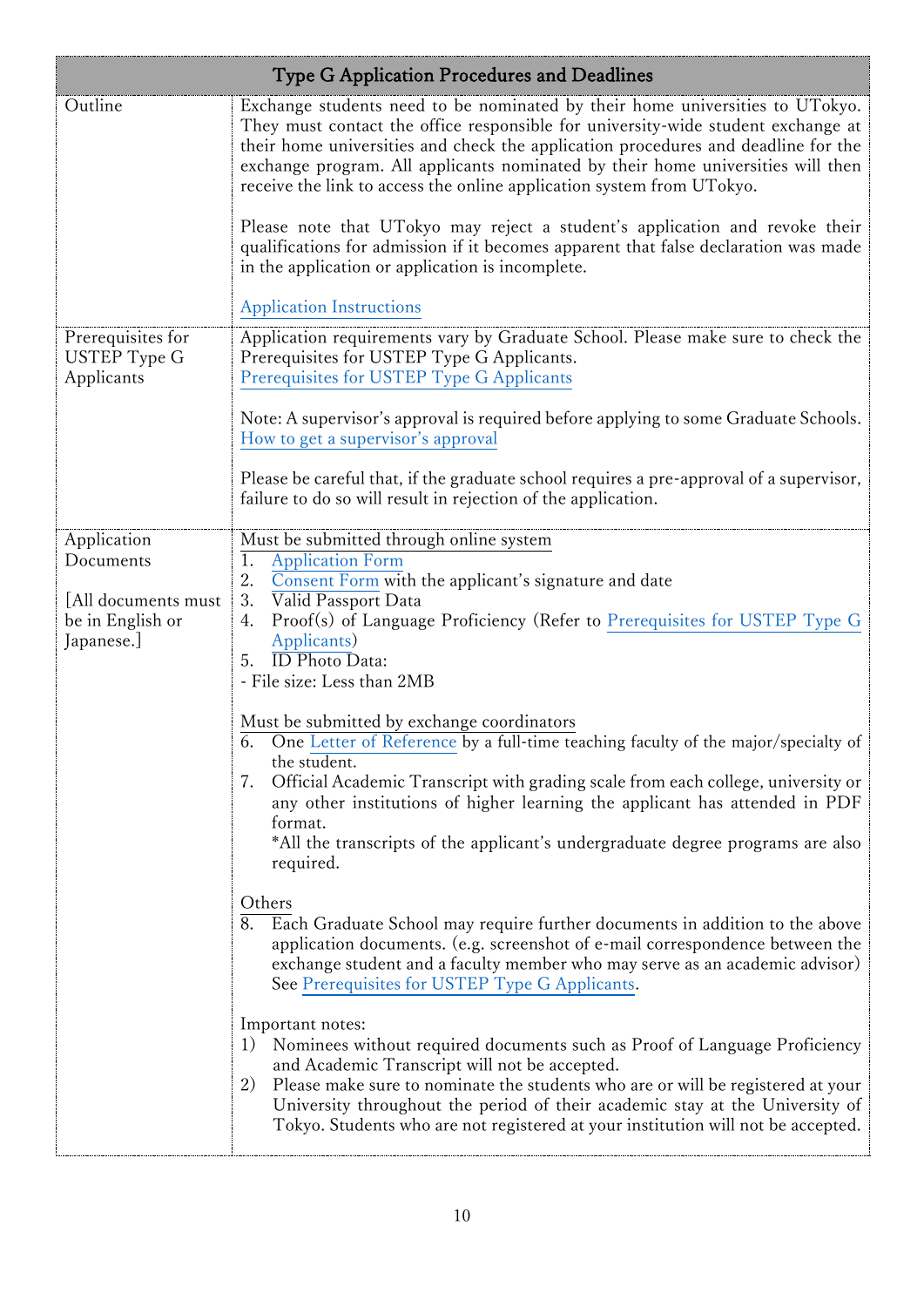| Nomination and        | Autumn Admission<br>$\bullet$                                                                                                                                  |                                          |                                                                                                                                                                                                                                                                                                                                                   |  |
|-----------------------|----------------------------------------------------------------------------------------------------------------------------------------------------------------|------------------------------------------|---------------------------------------------------------------------------------------------------------------------------------------------------------------------------------------------------------------------------------------------------------------------------------------------------------------------------------------------------|--|
| Application           | Nomination deadline: February 14                                                                                                                               |                                          |                                                                                                                                                                                                                                                                                                                                                   |  |
| Deadline              | Application deadline: February 28                                                                                                                              |                                          |                                                                                                                                                                                                                                                                                                                                                   |  |
|                       | Spring Admission<br>Nomination deadline: September 16<br>Application deadline: September 30<br>then apply through the office responsible for student exchange. |                                          | Note 1: The application deadlines above are for the nominated students, to be<br>submitted online. Partner universities may set their own deadlines for their students.<br>Note 2: Exchange students need to be nominated by the students' home universities.<br>Students need to complete the required procedures at their home universities and |  |
| Result of Application |                                                                                                                                                                |                                          | The result of application will be available by early December (for Spring Admission)                                                                                                                                                                                                                                                              |  |
|                       |                                                                                                                                                                |                                          | or early May (for Autumn Admission). Students will receive their result through<br>exchange coordinator. Those who are successfully accepted will receive a welcome                                                                                                                                                                               |  |
|                       | package directly from UTokyo.                                                                                                                                  |                                          |                                                                                                                                                                                                                                                                                                                                                   |  |
|                       |                                                                                                                                                                |                                          |                                                                                                                                                                                                                                                                                                                                                   |  |
| Schedule              |                                                                                                                                                                | <b>Autumn Admission</b>                  | <b>Spring Admission</b>                                                                                                                                                                                                                                                                                                                           |  |
|                       | Application period                                                                                                                                             | From January 1 to<br>February 28         | From August 1 to<br>September 30                                                                                                                                                                                                                                                                                                                  |  |
|                       | Nomination deadline                                                                                                                                            | February 14                              | September 16                                                                                                                                                                                                                                                                                                                                      |  |
|                       | Application deadline                                                                                                                                           | February 28                              | September 30                                                                                                                                                                                                                                                                                                                                      |  |
|                       | Result announcement                                                                                                                                            | By early May                             | By early December                                                                                                                                                                                                                                                                                                                                 |  |
|                       | Courses start*                                                                                                                                                 | September<br>Late<br>to<br>early October | Early April                                                                                                                                                                                                                                                                                                                                       |  |
|                       | Courses end*                                                                                                                                                   | Late January to early February (A1A2) or |                                                                                                                                                                                                                                                                                                                                                   |  |
|                       | Late July to early August (S1S2)                                                                                                                               |                                          |                                                                                                                                                                                                                                                                                                                                                   |  |
|                       | 2022.)                                                                                                                                                         |                                          | *The actual period of study / research (including examination period) varies<br>depending on the Faculty, College or Graduate School. Please refer to the Academic<br>Calendar. (The Academic Calendar for AY 2022 will be available around January                                                                                               |  |

| <b>Type G Others</b> |                                                                                                                                                                                                                                                                                                                                                                                                                                                                                                                                                                                                                                                                                                                                                                                                  |  |
|----------------------|--------------------------------------------------------------------------------------------------------------------------------------------------------------------------------------------------------------------------------------------------------------------------------------------------------------------------------------------------------------------------------------------------------------------------------------------------------------------------------------------------------------------------------------------------------------------------------------------------------------------------------------------------------------------------------------------------------------------------------------------------------------------------------------------------|--|
| Tuition and Fees     | Pursuant to the memorandum of student exchange, exchange students are exempt<br>from paying examination fees, admission fees and tuition fees.                                                                                                                                                                                                                                                                                                                                                                                                                                                                                                                                                                                                                                                   |  |
| University Housing   | Exchange students may apply for university housing arranged by UTokyo. However,<br>due to the limited number of facilities available, we cannot guarantee that all<br>students who apply for university-managed housing will be allocated a place. The<br>International Exchange Group at UTokyo will contact the students with further<br>details about applying for housing once their applications to study or research at<br>UTokyo have been approved.<br>Exchange students can also apply for privately managed residence of Kyoristu<br>Maintenance Co., Ltd.<br>RUTIL (Residence of the University of Tokyo for International Life Guide)<br>Other student residences managed by Kyoritsu Maintenance Co. Ltd<br>Further information about residence is available at the Housing Office. |  |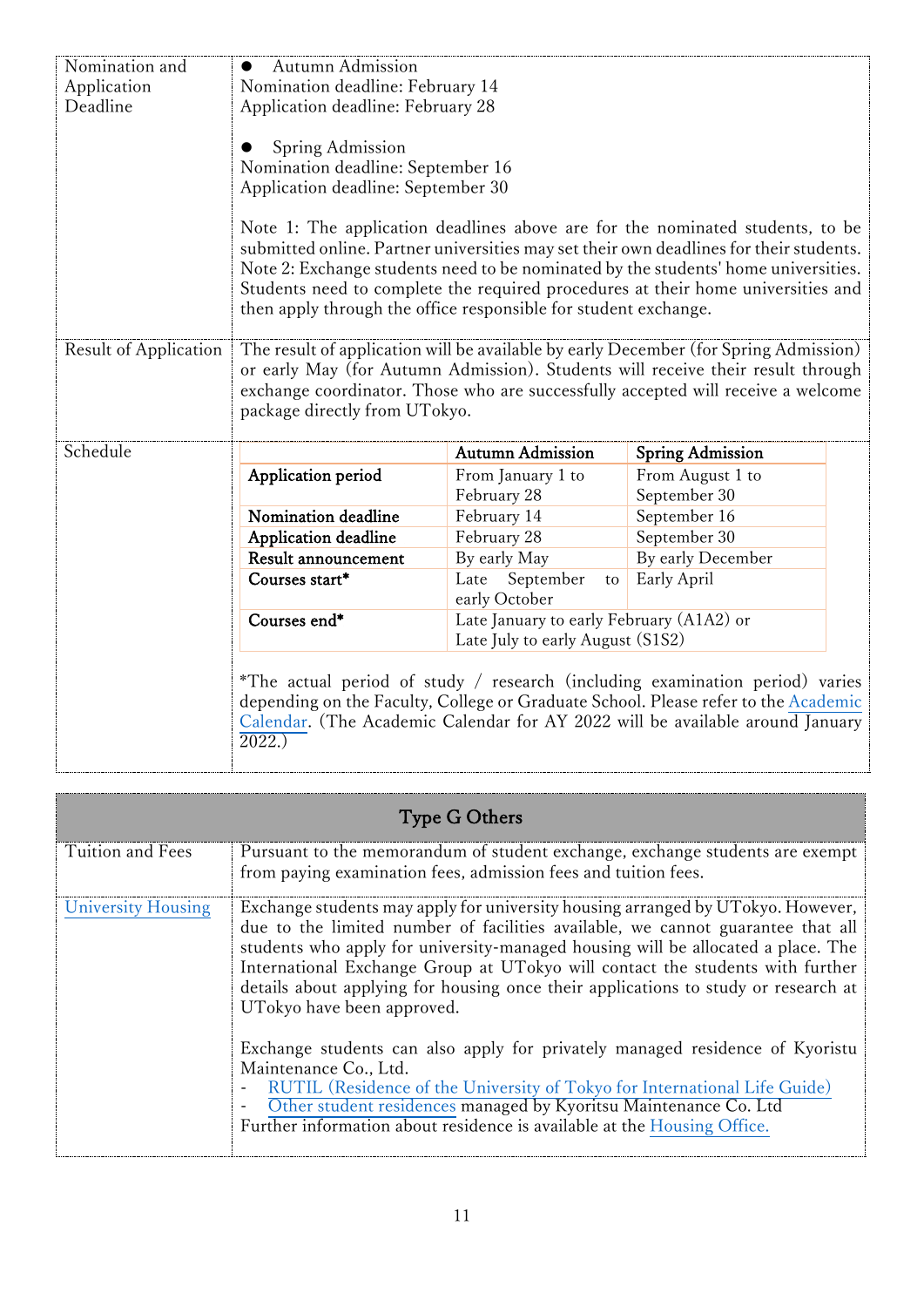| Entry to Japan / Visa<br>(eligibility to reside<br>in Japan) | Exchange students must have a valid passport during their stay in Japan. In<br>principle, students must possess "College Student" visa during their stay. After their<br>applications to study or research at UTokyo have been approved, the International<br>Exchange Group at UTokyo will provide information about the process for<br>obtaining a Certificate of Eligibility. Students will then need to take the Certificate<br>of Eligibility and other required documents to the nearest Japanese Embassy or<br>Consulate to obtain a College Student visa.<br>In order to obtain a Certificate of Eligibility, you must be able to provide that you<br>will have minimum of 120,000 JPY per month during your stay. For example, if you<br>are staying for seven months, you must submit official proof that you will have<br>840,000 JPY.<br>Note: Though legally possible for international students with a valid work permit,<br>the University of Tokyo strongly advises its exchange students not to seek off-<br>campus part-time work during the academic terms as we expect high academic<br>performance through their exchange period. Any students who wish to work must<br>obtain work permit before they begin their employment. |
|--------------------------------------------------------------|-----------------------------------------------------------------------------------------------------------------------------------------------------------------------------------------------------------------------------------------------------------------------------------------------------------------------------------------------------------------------------------------------------------------------------------------------------------------------------------------------------------------------------------------------------------------------------------------------------------------------------------------------------------------------------------------------------------------------------------------------------------------------------------------------------------------------------------------------------------------------------------------------------------------------------------------------------------------------------------------------------------------------------------------------------------------------------------------------------------------------------------------------------------------------------------------------------------------------------------------------------|
| Scholarship                                                  | A Japan Student Services Organization (JASSO) Scholarship for students who meet<br>the requirements as well as scholarships from private foundations may be available.<br>For further information, please refer to each link:<br>A Japan Student Services Organization (JASSO) Scholarship: application will be<br>provided once students are successfully accepted for USTEP.                                                                                                                                                                                                                                                                                                                                                                                                                                                                                                                                                                                                                                                                                                                                                                                                                                                                      |
|                                                              | Sato Yo International Scholarship Foundation (SISF) (students of Gadjah Mada<br>University, Nanyang Technological University, University of the Philippines,<br>University of Malaya, Chulalongkorn University): application will be provided<br>through partner universities. This scholarship is available only for Autumn<br>Admission.                                                                                                                                                                                                                                                                                                                                                                                                                                                                                                                                                                                                                                                                                                                                                                                                                                                                                                          |
| Insurance                                                    | National Health Insurance Program<br>USTEP students must join the National Health Insurance (NHI) Program<br>regardless of the kind of insurance they may already have. This is a strict legal<br>requirement in Japan. Once they arrive in Japan, they must complete the required<br>procedures at their local city/ward office.                                                                                                                                                                                                                                                                                                                                                                                                                                                                                                                                                                                                                                                                                                                                                                                                                                                                                                                   |
|                                                              | Personal Accident Insurance for Students Pursuing Education and<br>Research "Gakkensai" and the optional "Futai Gakuso."<br>"Gakkensai" provides necessary support in the case of accident or injury suffered in<br>the course of activities related to research or education. Exchange students do not<br>need to apply for this insurance as UTokyo enrolls all its students and pays<br>premiums. "Futai Gakuso" is an option that can be added to the "Gakkensai" for a<br>cost (JPY 8,060 for six months). It complements a scope of insurance liability in<br>your life such as compensation responsibility. We particularly recommend that<br>those who will be riding bicycles in Japan obtain "Futai Gakuso," as bicycle-related<br>accidents are common.                                                                                                                                                                                                                                                                                                                                                                                                                                                                                  |
|                                                              | Students are strongly recommended to come with sufficient insurance coverage for<br>the entire period of their stay. Payment of medical bills is the students' own<br>responsibility and the university does not provide any assistance.                                                                                                                                                                                                                                                                                                                                                                                                                                                                                                                                                                                                                                                                                                                                                                                                                                                                                                                                                                                                            |